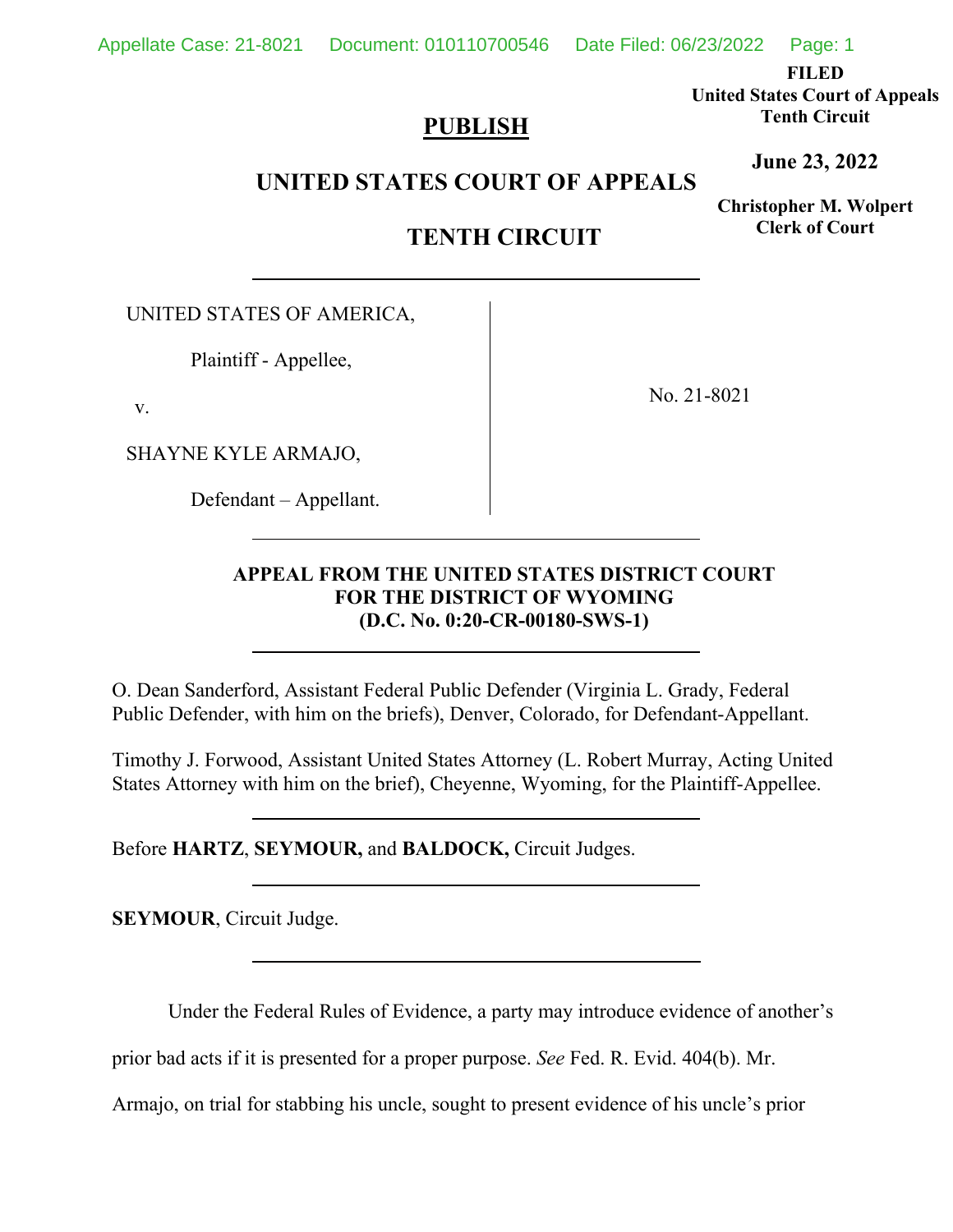assaults in order to bolster a self-defense claim. We consider whether the district court abused its discretion when it ruled that this was a permissible use under Rule 404(b) but nevertheless excluded most of the proffered evidence under Rule 403 because its probative value was substantially outweighed by the risk of undue prejudice.

**I** 

On the day of the stabbing, Shayne Armajo and his uncle, Eli Armajo, were headed to their shared home after a day spent drinking, smoking marijuana, and arguing. As they traveled down a country road in a remote portion of Wyoming's Wind River Indian Reservation, things came to a head when Eli declared he had "had enough" of his nephew and pulled the truck over so they could "duke it out."1 Rec., vol. III at 696–97. What happened next is disputed.

At trial, Eli testified that he got out of the truck, met Shayne at the tailgate, and started swinging. Eli landed several blows, bloodying Shayne's face and breaking his glasses. Shayne then pulled out a buck knife and began slashing. Eli tried to fend him off, but Shayne knocked Eli to the ground and stabbed him twice in the leg. According to Eli, Shayne then returned to the truck and drove away, leaving Eli bleeding by the side of the road. Fortunately, a passerby spotted him, and authorities were able to get him to a hospital. He was treated and released the next day.

<sup>&</sup>lt;sup>1</sup> Following defendant's lead, we refer to him and his uncle by their first names to avoid confusion.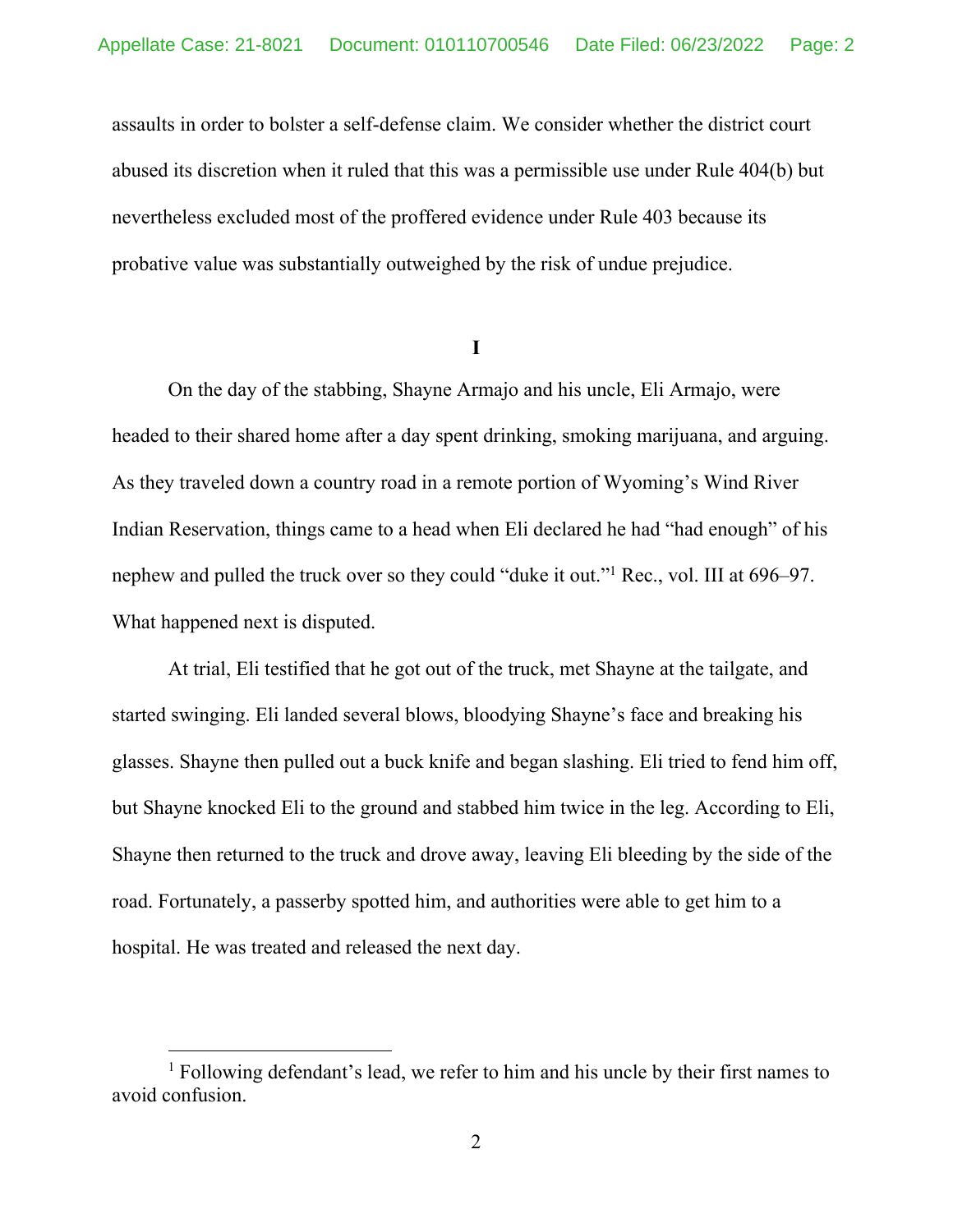The jury never heard directly from Shayne regarding his version of events. In the aftermath of the stabbing, he told investigators he had no memory of what happened, and he did not testify at trial. Nevertheless, his counsel tried to cast the stabbing as selfdefense. Counsel suggested Shayne had good reason to fear his uncle. Although Eli was older, he was substantially heavier and still vigorous, bragging at trial that he could lift a 700-pound log. And Eli had shown himself capable of doing Shayne serious harm in the past. A Bureau of Indian Affairs officer testified that he arrived at the scene of a reported fight between the two in 2018 and found Shayne covered in his own blood, having been beaten by his uncle, who was drunk. Shayne was sent to the hospital in an ambulance, and Eli was charged with battery and taken to jail.

Shayne's attorneys also highlighted evidence that it was Eli, not Shayne, who was the aggressor on this occasion. Eli had, by his own admission, instigated the fight and landed several blows on Shayne. Investigators found Shayne's broken glasses at the scene, stained with his blood, and they found more blood spattered across the steering wheel of Eli's truck. When Shayne awoke from his stupor, he had a bloody cut across his torso and a hole slashed through the chest of his sweatshirt. Moreover, although authorities found Shayne's knife near his mattress, forensic examination of the blade showed no signs of human blood. Taken together, the defense argued, the evidence showed that it was Eli, not Shayne, who escalated the fight by drawing a knife, and that Shayne had only stabbed Eli because he reasonably believed his life to be in danger.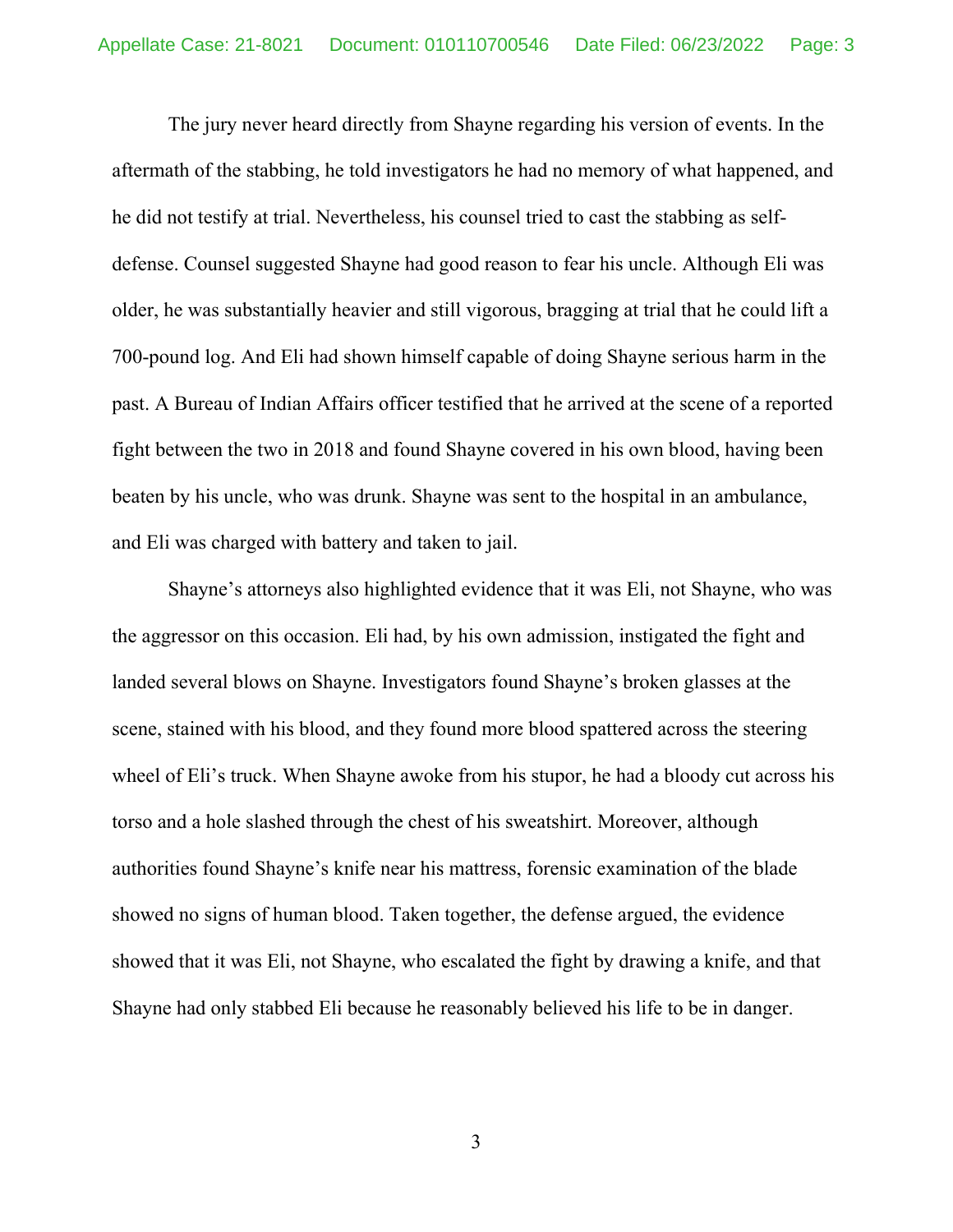The jurors were apparently not convinced, at least not fully. After deliberating for

five hours, they returned a mixed verdict: guilty on a charge of assault resulting in serious bodily injury, not guilty on a charge of assault with a dangerous weapon with intent to do bodily harm.

## **II**

"A person may resort to self-defense if he reasonably believes that he is in imminent danger of death or great bodily harm, thus necessitating an in-kind response." *United States v. Toledo,* 739 F.3d 562, 567 (10th Cir. 2014). A defendant's "burden of production to warrant a self-defense instruction is not onerous." *Id.* at 568 (internal quotation marks omitted). It requires only that there be "evidence sufficient for a reasonable jury to find in his favor." *Id.* at 567.

*United States v. Barrett*, 797 F.3d 1207, 1218 (10th Cir. 2015). Because Shayne clearly met this burden, the crux of this appeal concerns evidence the jury never heard. To make its case, the government was required to prove beyond a reasonable doubt that the stabbing was not an act of self-defense, i.e., that Shayne lacked a genuine and reasonable belief that he was in imminent danger of death or great bodily harm and that his use of force was necessary. *See id.* (citing *Toledo,* 739 F.3d at 567).

Hoping to stymie the government on this point, Shayne filed notice before trial that he intended to present evidence not only of the beating he took from his uncle in 2018, but of an alleged assault by Eli on his disabled brother in 2014 and several alleged assaults on a girlfriend, including a physical assault in 2015 and a sexual assault in 2017. Shayne argued that this evidence was admissible under Rule 404(b) because evidence that Eli had attacked people in the past, together with evidence that Shayne had known of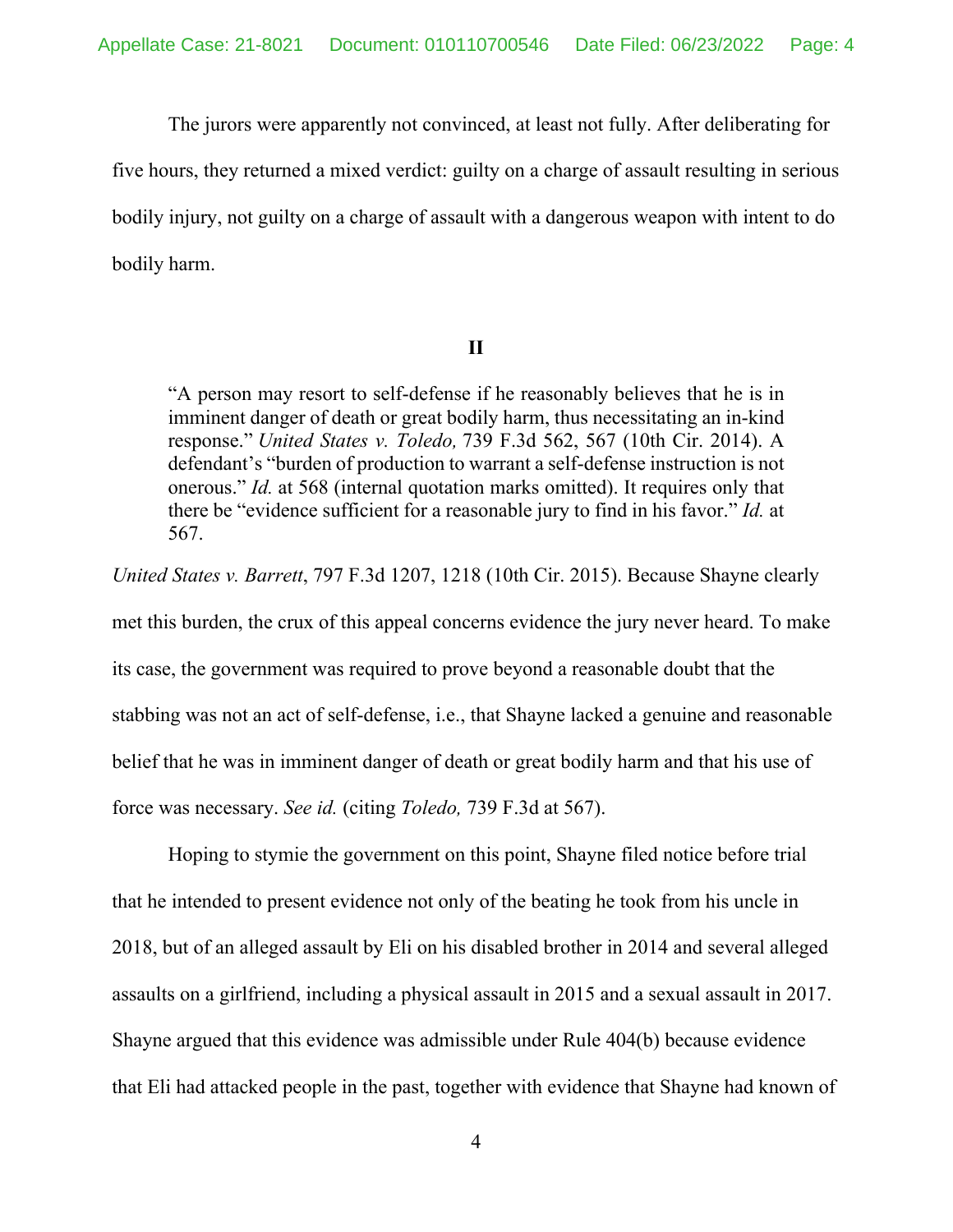the attacks, would tend to show that Shayne had good reason to fear Eli and therefore to believe it necessary to meet force with force.

 During a hearing on the matter, the district court ruled that Shayne would be allowed to present evidence of Eli's 2018 assault on him, but the court barred evidence of the other alleged assaults. The court agreed that the evidence served a valid purpose under Rule 404(b) because Shayne's state of mind was pivotal on the issue of selfdefense. But the court also held that the evidence was still subject to Rule 403, which provides that a trial court may bar relevant evidence if its probative value is substantially outweighed by certain prudential concerns, such as the risk of unfair prejudice. With that, the court turned to the balancing analysis mandated by Rule 403.

On the probative side of the scale, the court concluded that only Eli's 2018 assault on Shayne was highly probative to his state of mind at the time of the incident because it happened relatively recently and involved an attack on the defendant himself. By contrast, the other alleged assaults were more temporally remote and involved alleged assaults on others, a lack of similarity that "substantially reduced" their probative value. Rec., vol. III at 37. This was especially true of the alleged sexual assault, as it involved a categorically different kind of aggression.

 Meanwhile, on the prejudicial side of the scale, the court believed presenting evidence of the other assaults risked wasting time and confusing the issues. Unlike the 2018 assault on Shayne, which was documented in a police report and ended in a conviction, the precise circumstances of the other alleged assaults were not well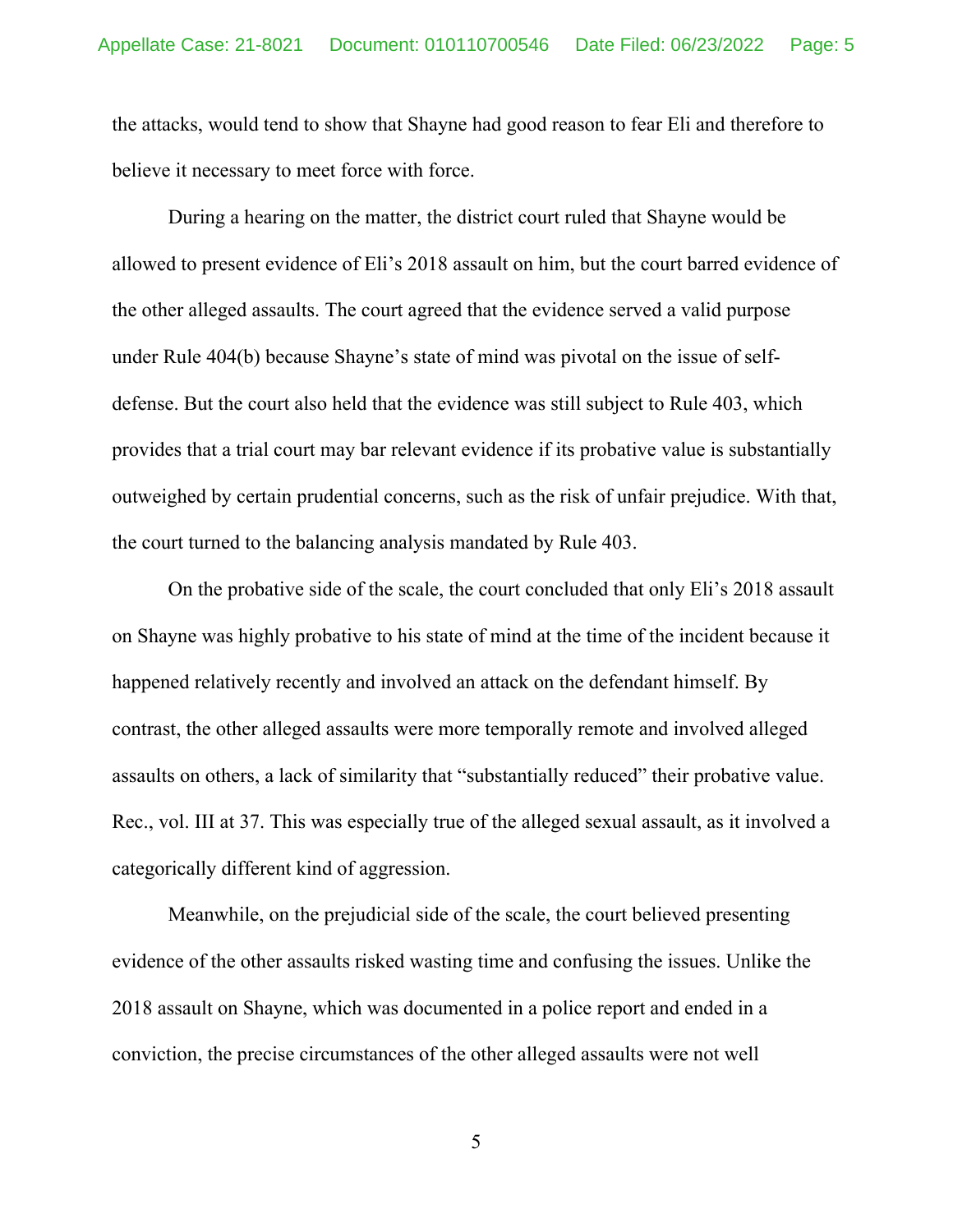documented. Consequently, the court reasoned, proving exactly what happened would require "mini trials" and confuse the factual issues the jury had to consider. Most of all, the court said the evidence risked unfair prejudice. Presented with allegations that Eli had beaten a woman and a person with disabilities, the jury might be tempted to believe he was simply a bad person and therefore got what he had coming to him. Concluding that these risks substantially outweighed the proffered evidence's probative value, the court excluded it under Rule 403.

#### **III**

 Shayne argues on appeal that the district court committed a legal error when it discounted the probative value of the other assaults due to their lack of similarity with the incident in question. He contends that, unlike in the typical case where a prosecutor offers the Rule 404(b) evidence to prove the defendant's knowledge or identity, similarity is simply not a relevant consideration in the self-defense context where the purpose is to show the defendant's own state of mind. As a result of the error, he claims, the court mistakenly skewed the balance in favor of exclusion when conducting Rule 403's balancing test.

In assessing the district court's decision, we review its legal interpretation of the Federal Rules of Evidence de novo and its application of the rules for abuse of discretion. *United States v. Gutierrez de Lopez*, 761 F.3d 1123, 1132 (10th Cir. 2014) (citing *United States v. Griffin*, 389 F.3d 1100, 1103 (10th Cir. 2004)). A district court does not abuse its discretion if its ruling "falls within the bounds of permissible choice in the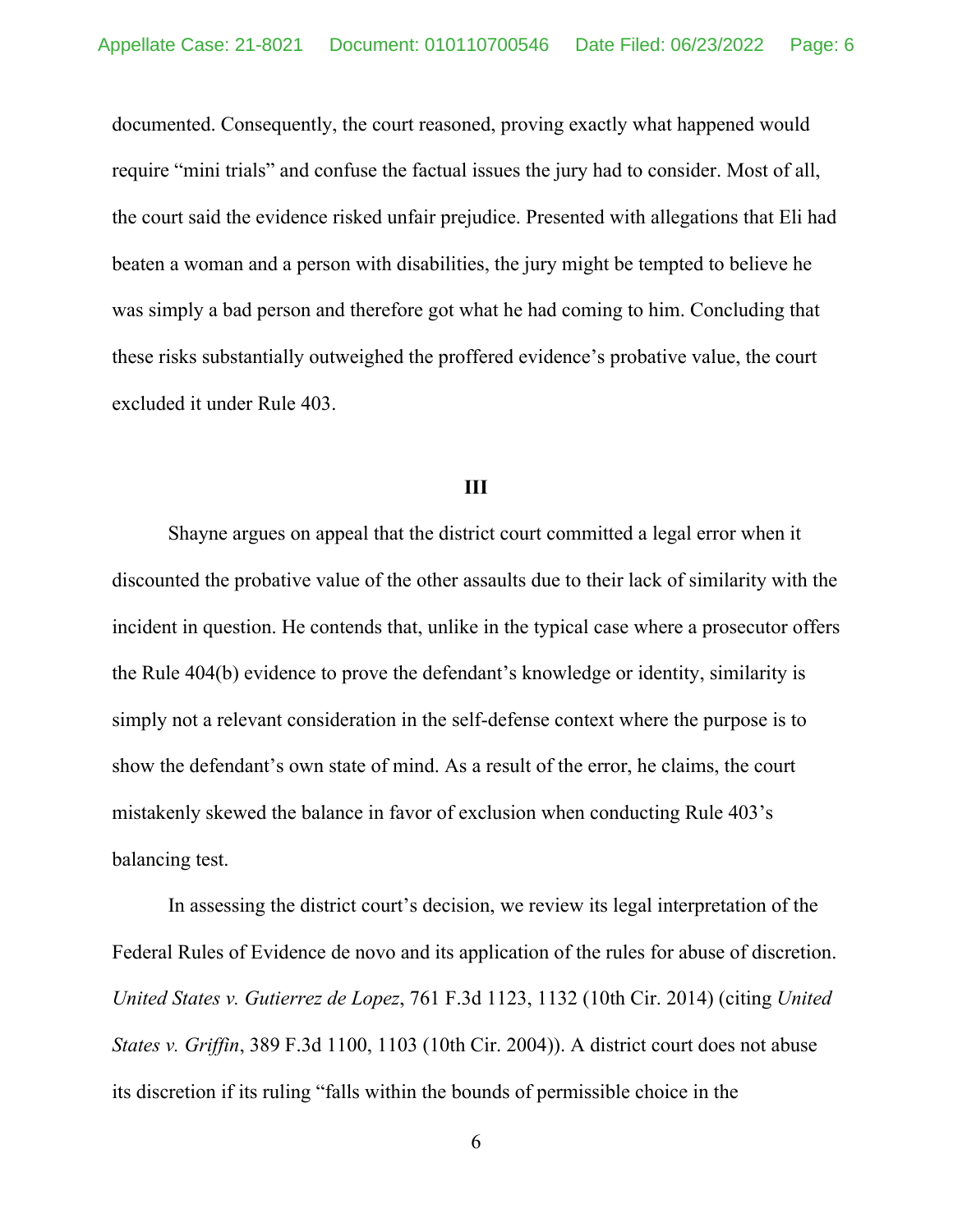circumstances and is not arbitrary, capricious, or whimsical." *Id.* (citing *United States v. Smith*, 534 F.3d 1211, 1218 (10th Cir. 2008)).

 As an initial matter, the district court was correct in holding that specific instances of a victim's violent conduct may be admissible in a self-defense case to prove the defendant's state of mind. Although we have previously declined to decide whether Rule 404(b) permits the use of other-act evidence in this manner, *see United States v. Talamante*, 981 F.2d 1153, 1157 (10th Cir. 1992), we see no reason to avoid the question here.

Rule 404(b)(1) provides that "[e]vidence of any other crime, wrong, or act is not admissible to prove a person's character in order to show that on a particular occasion the person acted in accordance with the character." But Rule 404(b)(2) provides that such evidence "may be admissible for another purpose, such as proving motive, opportunity, intent, preparation, plan, knowledge, identity, absence of mistake, or lack of accident." This list of permissible uses is illustrative, not exhaustive. The rule admits all other-act evidence except that tending to prove only propensity. *United States v. Tan*, 254 F.3d 1204, 1208 (10th Cir. 2001). Accordingly, we hold that specific instances of a victim's violent conduct, when known to the defendant, may be admitted to prove the defendant's state of mind in a self-defense case. *Accord United States v. Bordeaux*, 570 F.3d 1041, 1049 (8th Cir. 2009); *United States v. Saenz*, 179 F.3d 686, 688 (9th Cir. 1999); *Government of Virgin Islands v. Carino*, 631 F.2d 226, 229 (3d Cir. 1980); *see also* Christopher B. Mueller & Laird C. Kirkpatrick, *Federal Evidence*, Westlaw § 4:25 (4th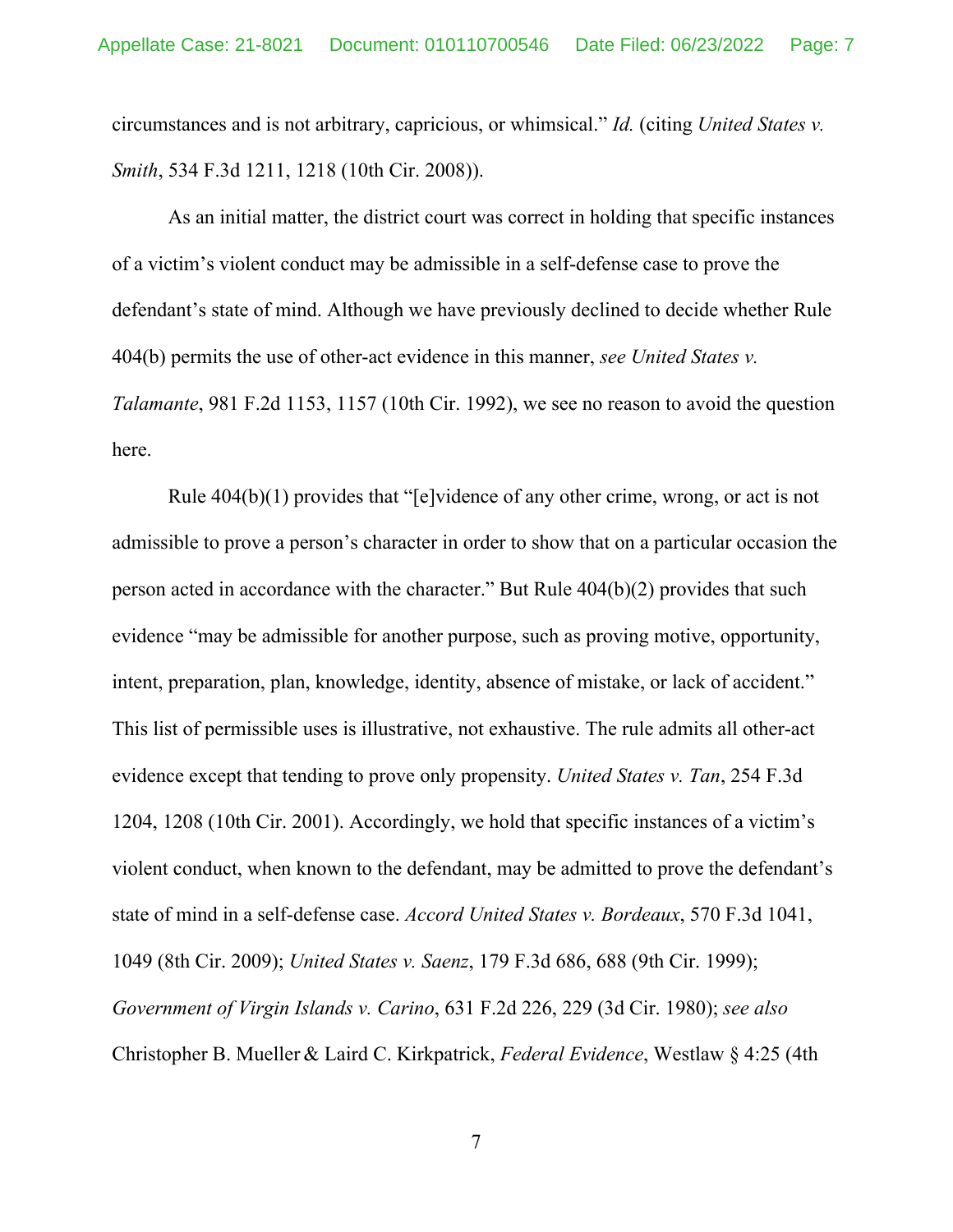ed., May 2021 update); David P. Leonard, *The New Wigmore: Evidence of Other Misconduct and Similar Events*, Westlaw § 8.5 (2d ed., 2020 Supp.).

A valid purpose under Rule 404(b) is not the end of the story, however. Even otherwise relevant evidence may be subject to exclusion under Rule 403, which provides that evidence may be excluded if its probative value is substantially outweighed by a danger that it will lead to unfair prejudice, confusion of the issues, or wasted time. *See*  Fed. R. Evid. 403; *Tan*, 254 F.3d at 1207–08. The district court was therefore correct to assess the probative value of the evidence and weigh it against the associated prudential concerns. And we see no abuse of discretion in the way the court struck the balance.

We agree with Shayne insofar as he argues that the relationship between the similarity of the incident and its probative value may vary depending on the context. When presented by a prosecutor to prove the defendant's identity or knowledge, the degree of similarity between the extrinsic conduct and the alleged offense is almost always central to determining the evidence's probative value. *See United States v. Mares*, 441 F.3d 1152, 1157–58 (10th Cir. 2006); *United States v. Davis*, 636 F.3d 1281, 1297– 98 (10th Cir. 2011). By contrast, in a self-defense case, the link between similarity and probative value may be more attenuated. For example, if a victim once bragged about stabbing a man in the neck with a ballpoint pen for selling a fake watch, the evidence is likely to be probative of the defendant's reasonable fear, whether or not she has also sold the victim counterfeit goods. *See United States v. James*, 169 F.3d 1210, 1211, 1214–15 (9th Cir. 1999) (en banc). The probative value survives the dissimilarity because the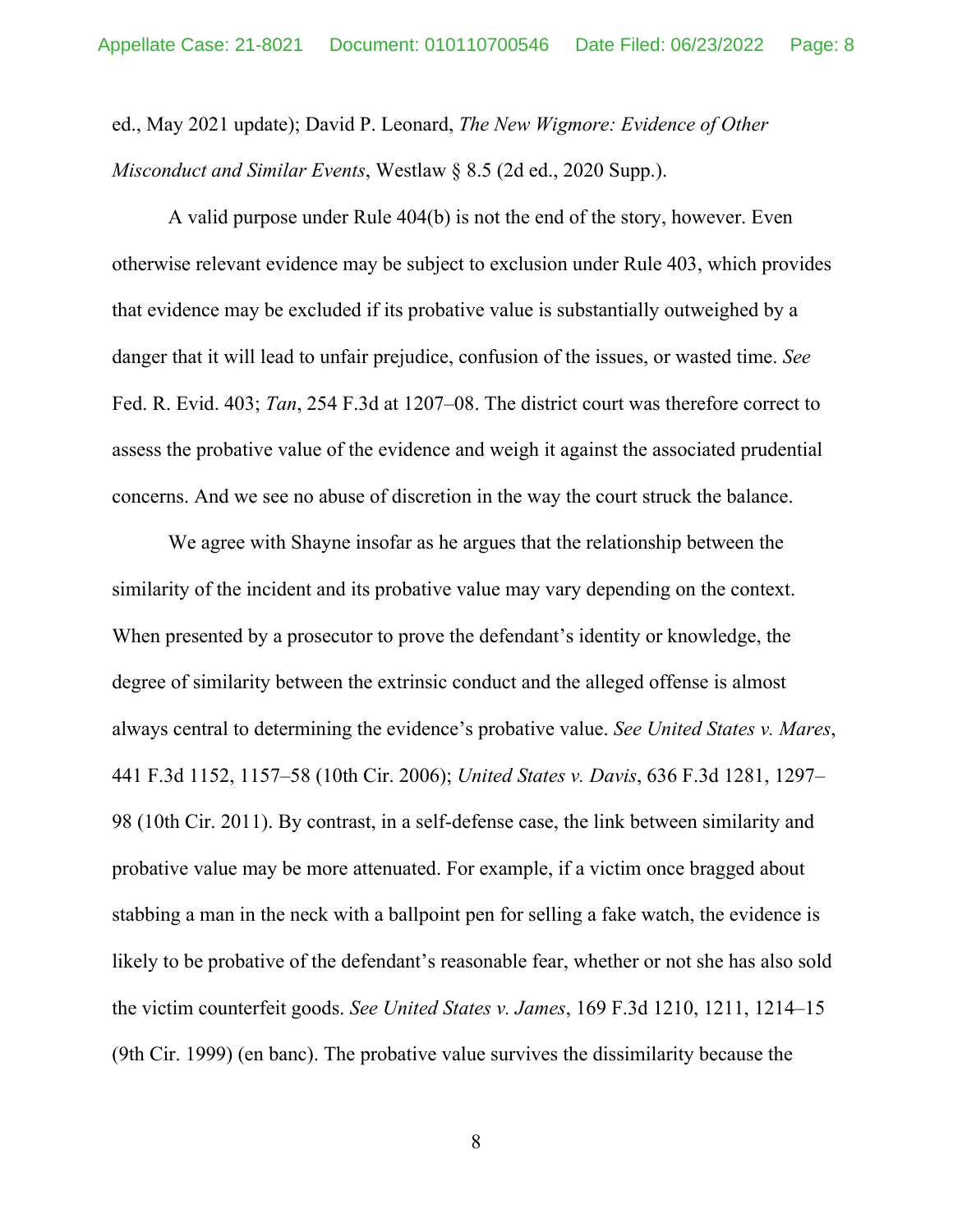attack demonstrates the victim's willingness to use potentially deadly force at the slightest provocation.

Still, Shayne overstates his case when he argues that similarity is simply irrelevant in the self-defense context. All other things being equal, the probative value of a victim's prior act of violence will generally be greater when it involves an attack on the defendant or occurs under circumstances that suggest to the defendant that he could be next. In this case, Eli's 2018 assault on Shayne was at least somewhat probative as to Shayne's state of mind because it showed Shayne knew that Eli was willing and able to do him serious harm when drunk. Eli's alleged assaults on a disabled brother and a domestic partner would be unlikely to have such salience, even if it could be shown that Shayne was aware of them. Indeed, as the district court noted, the assaults appear not to have troubled Shayne overly much, as he continued to live and socialize with his uncle during the years that followed. Moreover, nothing in Shayne's proffer suggested that these assaults involved the use of a weapon or resulted in serious bodily harm. Given these dynamics, the district court committed no legal error when it considered similarity as a factor relevant to the probative-value analysis.

Turning to the court's assessment of the prejudicial risks, we likewise find no reversable error. The court's primary concern, unfair prejudice, was valid. For the purposes of Rule 403, "unfair prejudice" means "an undue tendency to suggest decision on an improper basis, commonly, though not necessarily, an emotional one." Fed. R. Evid. 403 Advisory Committee's Note to the 1972 Proposed Rules. Presentation of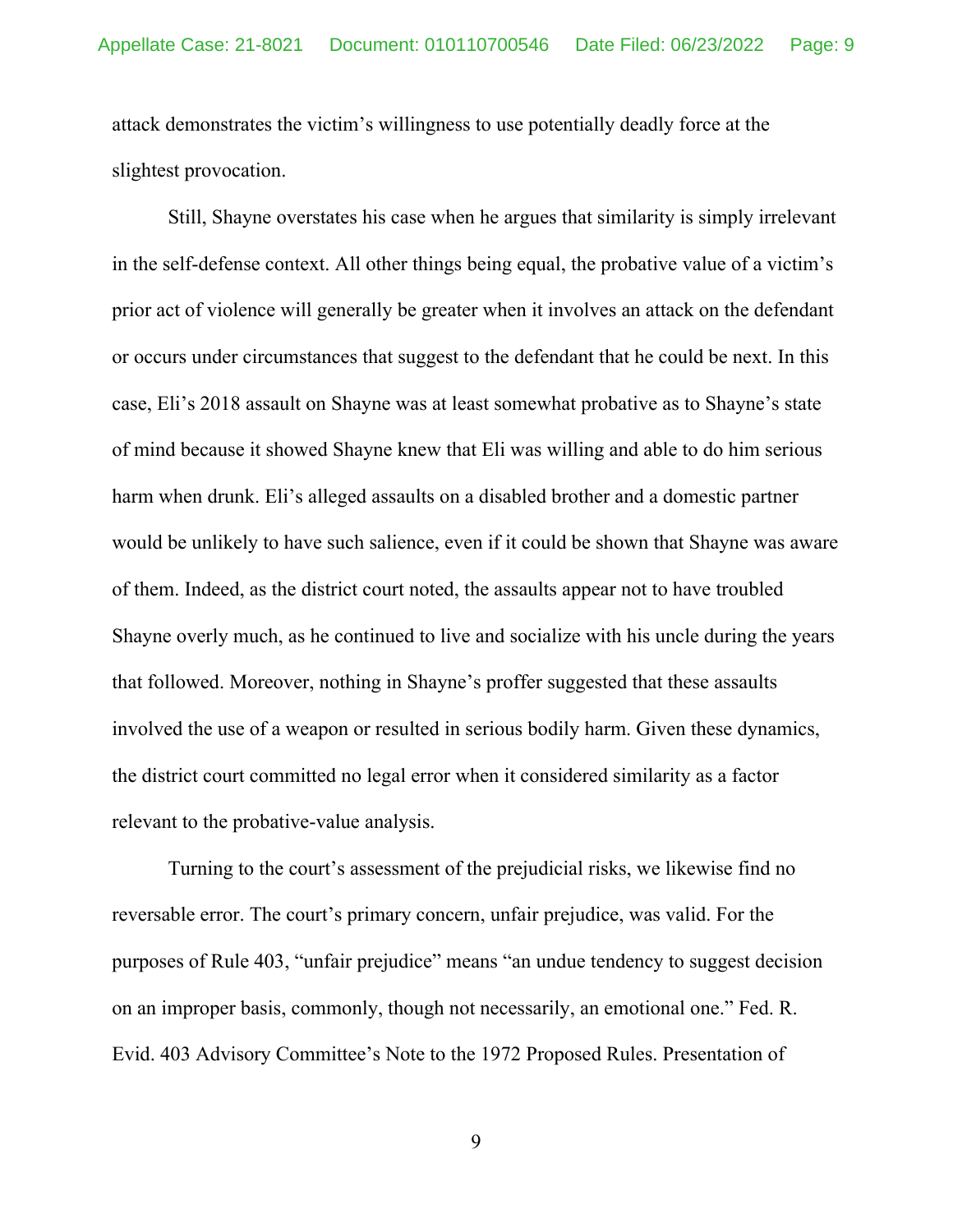evidence that Eli had abused a disabled person and a woman would almost certainly have stirred a strong emotional response from jurors and would likely have tempted some to acquit Shayne out of a misguided sense of justice. Moreover, as the district court also noted, the jurors may have used the evidence to infer that Eli was a violent person and therefore was likely to have been the aggressor in the altercation with Shayne, precisely the sort of propensity inference that Rule 404(b) forbids. Although jury instructions might have mitigated this problem, it was still a factor the district court could consider as part of its Rule 403 balancing analysis.

 As for the risk that admission of the evidence would have led to "mini trials" due to insufficient documentation, Shayne may be right that the district court's concerns were misplaced. He argues that although courts may consider waste of time and confusion of issues in their balancing analysis, the kind of other-act evidence at issue in this case would not ordinarily entail these problems because what is being proved is the defendant's subjective belief in the danger posed by the victim and the reasonableness of that belief. Shayne points out that the truth of what transpired is largely beside the point so that in-depth factfinding would not usually be required. He contends that here, for example, there would have been no need to conduct "mini trials" because Eli's actual culpability was not at issue. All that was required was some evidence of what Shayne witnessed or was told about Eli's alleged assaults, which Eli could have rebutted with a flat denial. Thus, presenting evidence of Eli's prior acts would probably not have wasted time or confused the issues. Even assuming the correctness of this argument, given that